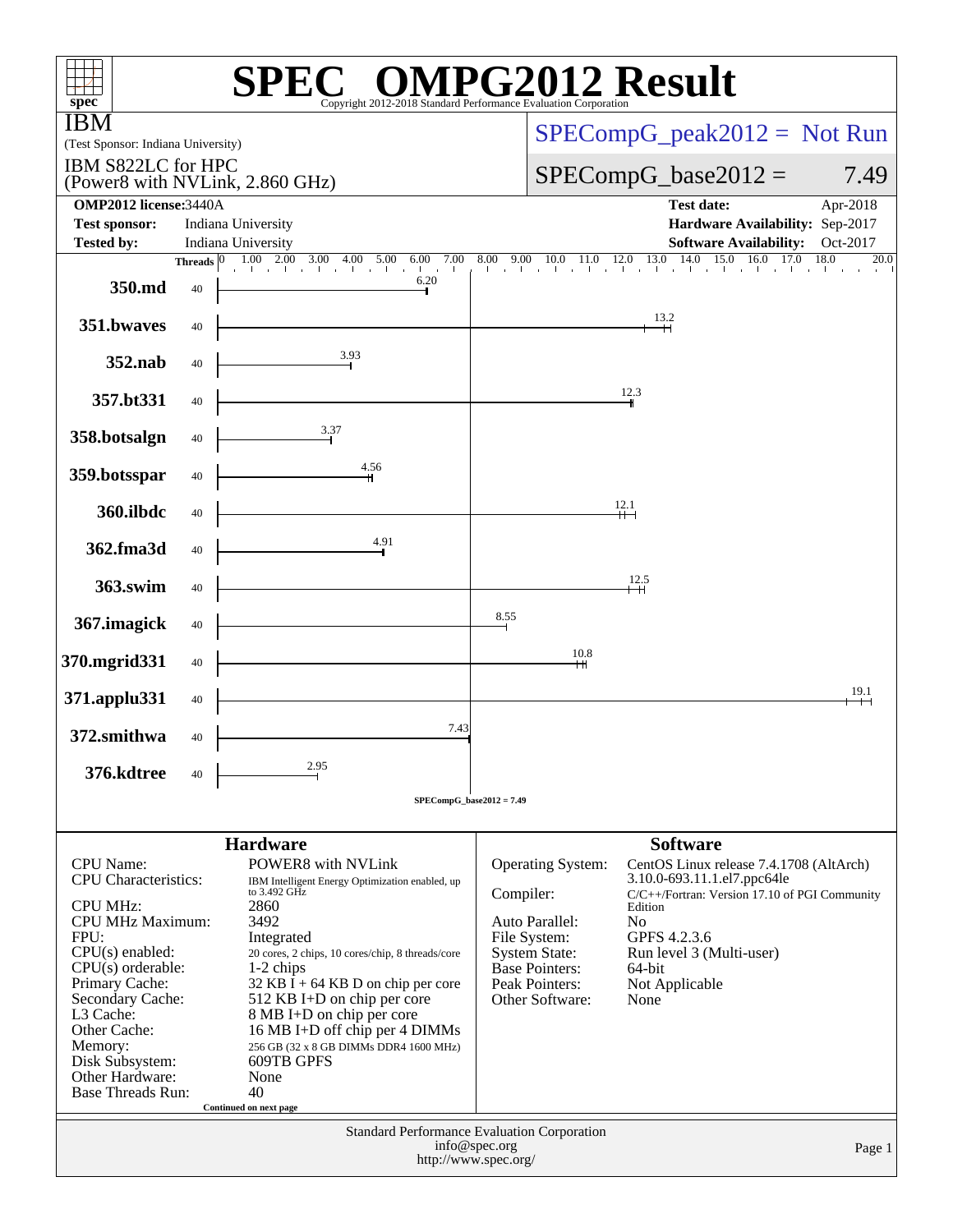| $spec^*$                                                                                                                                                                                                                                                                                                                                                                                                                                                                                              | <b>SPEC OMPG2012 Result</b> |                    |      |      |      |                                                                            |               |                                                                                                           |                               |  |                                                                                                          |  |  |              |  |
|-------------------------------------------------------------------------------------------------------------------------------------------------------------------------------------------------------------------------------------------------------------------------------------------------------------------------------------------------------------------------------------------------------------------------------------------------------------------------------------------------------|-----------------------------|--------------------|------|------|------|----------------------------------------------------------------------------|---------------|-----------------------------------------------------------------------------------------------------------|-------------------------------|--|----------------------------------------------------------------------------------------------------------|--|--|--------------|--|
| <b>IBM</b><br>(Test Sponsor: Indiana University)                                                                                                                                                                                                                                                                                                                                                                                                                                                      |                             |                    |      |      |      |                                                                            |               |                                                                                                           | $SPECompG_peak2012 = Not Run$ |  |                                                                                                          |  |  |              |  |
| IBM S822LC for HPC<br>(Power8 with NVLink, 2.860 GHz)                                                                                                                                                                                                                                                                                                                                                                                                                                                 |                             |                    |      |      |      |                                                                            |               |                                                                                                           | $SPECompG_base2012 =$<br>7.49 |  |                                                                                                          |  |  |              |  |
| <b>OMP2012</b> license: 3440A<br><b>Test date:</b>                                                                                                                                                                                                                                                                                                                                                                                                                                                    |                             |                    |      |      |      |                                                                            |               |                                                                                                           |                               |  |                                                                                                          |  |  | Apr-2018     |  |
| <b>Test sponsor:</b>                                                                                                                                                                                                                                                                                                                                                                                                                                                                                  |                             | Indiana University |      |      |      |                                                                            |               |                                                                                                           |                               |  | Hardware Availability: Sep-2017                                                                          |  |  |              |  |
| <b>Tested by:</b>                                                                                                                                                                                                                                                                                                                                                                                                                                                                                     |                             | Indiana University |      |      |      |                                                                            |               |                                                                                                           |                               |  | <b>Software Availability:</b>                                                                            |  |  | Oct-2017     |  |
| Minimum Peak Threads:<br>--<br><b>Maximum Peak Threads:</b><br>$\sim$                                                                                                                                                                                                                                                                                                                                                                                                                                 |                             |                    |      |      |      |                                                                            |               |                                                                                                           |                               |  |                                                                                                          |  |  |              |  |
|                                                                                                                                                                                                                                                                                                                                                                                                                                                                                                       |                             |                    |      |      |      | <b>Results Table</b>                                                       |               |                                                                                                           |                               |  |                                                                                                          |  |  |              |  |
| <b>Base</b><br><b>Threads</b> Seconds<br>Ratio<br><b>Seconds</b><br>Ratio<br><b>Seconds</b><br><b>Benchmark</b>                                                                                                                                                                                                                                                                                                                                                                                       |                             |                    |      |      |      |                                                                            | Ratio         | <b>Peak</b><br><b>Threads Seconds</b><br><b>Ratio</b><br><b>Seconds</b><br><b>Ratio</b><br><b>Seconds</b> |                               |  |                                                                                                          |  |  |              |  |
| 350.md                                                                                                                                                                                                                                                                                                                                                                                                                                                                                                | 40                          | 746                | 6.20 | 747  | 6.20 | 751                                                                        | 6.16          |                                                                                                           |                               |  |                                                                                                          |  |  | <b>Ratio</b> |  |
| 351.bwayes                                                                                                                                                                                                                                                                                                                                                                                                                                                                                            | 40                          | 359                | 12.6 | 342  | 13.2 | 337                                                                        | 13.4          |                                                                                                           |                               |  |                                                                                                          |  |  |              |  |
| $352$ .nab                                                                                                                                                                                                                                                                                                                                                                                                                                                                                            | 40                          | 992                | 3.92 | 985  | 3.95 | 989                                                                        | 3.93          |                                                                                                           |                               |  |                                                                                                          |  |  |              |  |
| 357.bt331                                                                                                                                                                                                                                                                                                                                                                                                                                                                                             | 40                          | 386                | 12.3 | 387  | 12.3 | 388                                                                        | 12.2          |                                                                                                           |                               |  |                                                                                                          |  |  |              |  |
| 358.botsalgn                                                                                                                                                                                                                                                                                                                                                                                                                                                                                          | 40                          | 1290               | 3.37 | 1299 | 3.35 | 1290                                                                       | 3.37          |                                                                                                           |                               |  |                                                                                                          |  |  |              |  |
| 359.botsspar                                                                                                                                                                                                                                                                                                                                                                                                                                                                                          | 40                          | 1148               | 4.57 | 1177 | 4.46 | 1152                                                                       | 4.56          |                                                                                                           |                               |  |                                                                                                          |  |  |              |  |
| 360.ilbdc                                                                                                                                                                                                                                                                                                                                                                                                                                                                                             | 40                          | 288                | 12.4 | 299  | 11.9 | 295                                                                        | 12.1          |                                                                                                           |                               |  |                                                                                                          |  |  |              |  |
| 362.fma3d                                                                                                                                                                                                                                                                                                                                                                                                                                                                                             | 40                          | 774                | 4.91 | 778  | 4.88 | 770                                                                        | 4.93          |                                                                                                           |                               |  |                                                                                                          |  |  |              |  |
| 363.swim                                                                                                                                                                                                                                                                                                                                                                                                                                                                                              | 40                          | 363                | 12.5 | 359  | 12.6 | 372                                                                        | 12.2          |                                                                                                           |                               |  |                                                                                                          |  |  |              |  |
| 367.imagick                                                                                                                                                                                                                                                                                                                                                                                                                                                                                           | 40                          | 823                | 8.54 | 821  | 8.56 | 823                                                                        | 8.55          |                                                                                                           |                               |  |                                                                                                          |  |  |              |  |
| 370.mgrid331                                                                                                                                                                                                                                                                                                                                                                                                                                                                                          | 40                          | 416                | 10.6 | 405  | 10.9 | 409                                                                        | 10.8          |                                                                                                           |                               |  |                                                                                                          |  |  |              |  |
| 371.applu331                                                                                                                                                                                                                                                                                                                                                                                                                                                                                          | 40                          | 318                | 19.1 | 325  | 18.6 | 313                                                                        | 19.4          |                                                                                                           |                               |  |                                                                                                          |  |  |              |  |
| 372.smithwa                                                                                                                                                                                                                                                                                                                                                                                                                                                                                           | 40                          | 721                | 7.43 | 720  | 7.45 | 722                                                                        | 7.42          |                                                                                                           |                               |  |                                                                                                          |  |  |              |  |
| 376.kdtree                                                                                                                                                                                                                                                                                                                                                                                                                                                                                            | 40                          | 1522               | 2.96 | 1525 | 2.95 | 1523                                                                       | 2.95          |                                                                                                           |                               |  |                                                                                                          |  |  |              |  |
|                                                                                                                                                                                                                                                                                                                                                                                                                                                                                                       |                             |                    |      |      |      |                                                                            |               |                                                                                                           |                               |  | Results appear in the order in which they were run. Bold underlined text indicates a median measurement. |  |  |              |  |
| <b>Platform Notes</b><br>Sysinfo program /gpfs/homeb/padc/padc021/spec/omp2012-1.1-run/Docs/sysinfo<br>Revision 563 of 2016-06-10 (097295389cf6073d8c3b03fa376740a5)<br>running on juronc17.juron.dns.zone Sun Apr 22 10:32:46 2018<br>This section contains SUT (System Under Test) info as seen by<br>some common utilities. To remove or add to this section, see:<br>http://www.spec.org/omp2012/Docs/config.html#sysinfo<br>From /proc/cpuinfo<br>clock: 4023.000000MHz                          |                             |                    |      |      |      |                                                                            |               |                                                                                                           |                               |  |                                                                                                          |  |  |              |  |
| machine: PowerNV 8335-GTB<br>$model: 8335-GTB$<br>platform: PowerNV<br>revision : $1.0$ (pvr 004c 0100)<br>cpu: POWER8NVL (raw), altivec supported<br>*<br>$^\star$<br>0 "physical id" tags found. Perhaps this is an older system,<br>or a virtualized system. Not attempting to guess how to<br>$^\star$<br>count chips/cores for this system.<br>$^\star$<br>$^\star$<br>160 "processors"<br>cores, siblings (Caution: counting these is hw and system dependent.<br>The<br>Continued on next page |                             |                    |      |      |      |                                                                            |               |                                                                                                           |                               |  |                                                                                                          |  |  |              |  |
|                                                                                                                                                                                                                                                                                                                                                                                                                                                                                                       |                             |                    |      |      |      | <b>Standard Performance Evaluation Corporation</b><br>http://www.spec.org/ | info@spec.org |                                                                                                           |                               |  |                                                                                                          |  |  | Page 2       |  |

# **[SPEC OMPG2012 Result](http://www.spec.org/auto/omp2012/Docs/result-fields.html#SPECOMPG2012Result)**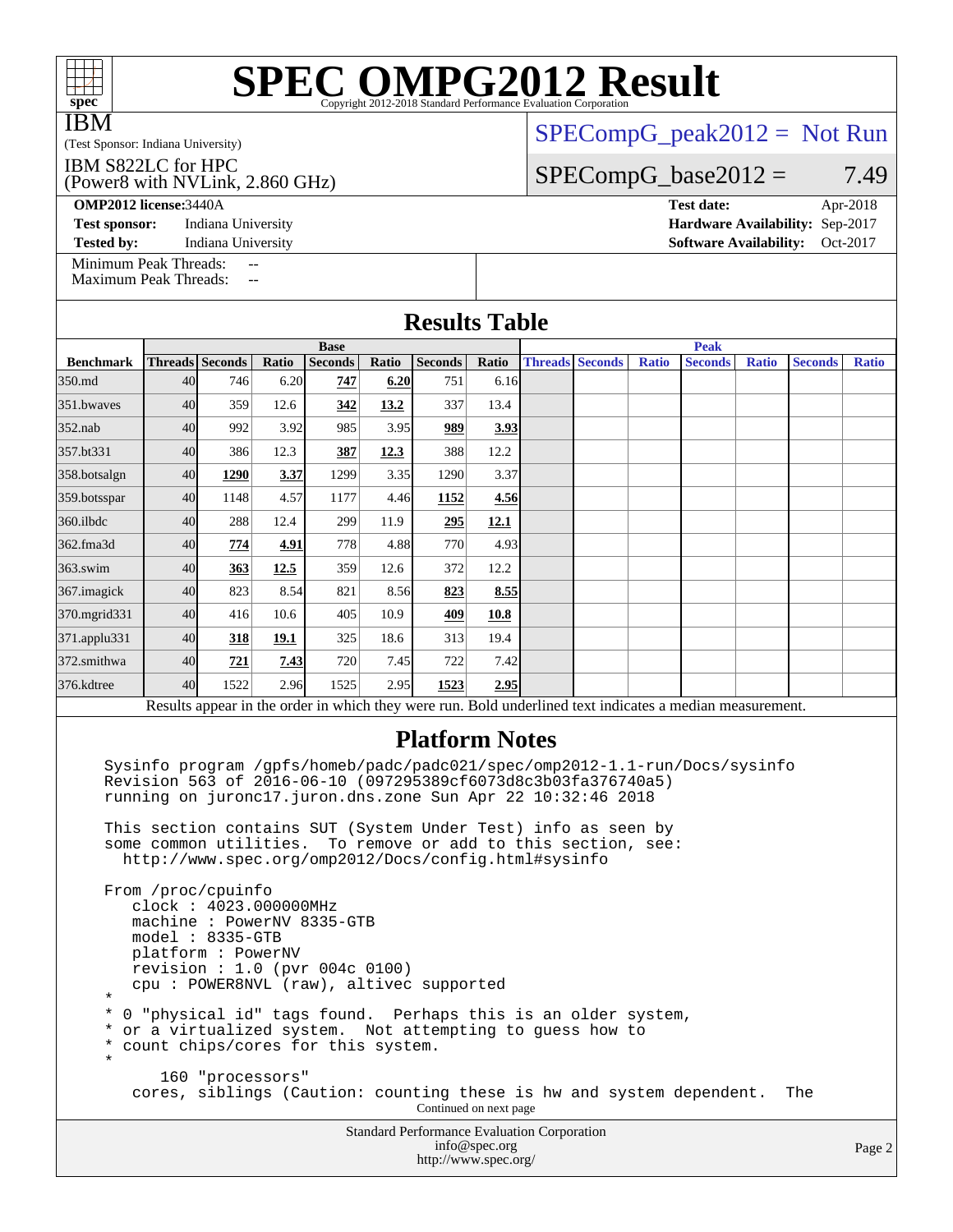

IBM

## **[SPEC OMPG2012 Result](http://www.spec.org/auto/omp2012/Docs/result-fields.html#SPECOMPG2012Result)**

(Test Sponsor: Indiana University)

 $SPECompG_peak2012 = Not Run$  $SPECompG_peak2012 = Not Run$ 

IBM S822LC for HPC

 $SPECompG_base2012 = 7.49$  $SPECompG_base2012 = 7.49$ 

**[Test sponsor:](http://www.spec.org/auto/omp2012/Docs/result-fields.html#Testsponsor)** Indiana University **[Hardware Availability:](http://www.spec.org/auto/omp2012/Docs/result-fields.html#HardwareAvailability)** Sep-2017 **[Tested by:](http://www.spec.org/auto/omp2012/Docs/result-fields.html#Testedby)** Indiana University **[Software Availability:](http://www.spec.org/auto/omp2012/Docs/result-fields.html#SoftwareAvailability)** Oct-2017

(Power8 with NVLink, 2.860 GHz)

**[OMP2012 license:](http://www.spec.org/auto/omp2012/Docs/result-fields.html#OMP2012license)**3440A **[Test date:](http://www.spec.org/auto/omp2012/Docs/result-fields.html#Testdate)** Apr-2018

#### **[Platform Notes \(Continued\)](http://www.spec.org/auto/omp2012/Docs/result-fields.html#PlatformNotes)**

 following excerpts from /proc/cpuinfo might not be reliable. Use with caution.)

 From /proc/meminfo MemTotal: 267801664 kB HugePages\_Total: 0 Hugepagesize: 16384 kB

 From /etc/\*release\* /etc/\*version\* centos-release: CentOS Linux release 7.4.1708 (AltArch) centos-release-upstream: Derived from Red Hat Enterprise Linux 7.4 (Source) os-release: NAME="CentOS Linux" VERSION="7 (AltArch)" ID="centos" ID\_LIKE="rhel fedora" VERSION\_ID="7" PRETTY\_NAME="CentOS Linux 7 (AltArch)" ANSI\_COLOR="0;31" CPE\_NAME="cpe:/o:centos:centos:7" redhat-release: CentOS Linux release 7.4.1708 (AltArch) system-release: CentOS Linux release 7.4.1708 (AltArch) system-release-cpe: cpe:/o:centos:centos:7 uname -a: Linux juronc17.juron.dns.zone 3.10.0-693.11.1.el7.ppc64le #1 SMP Mon Dec 4 15:48:14 GMT 2017 ppc64le ppc64le ppc64le GNU/Linux run-level 3 Apr 10 19:41 SPEC is set to: /gpfs/homeb/padc/padc021/spec/omp2012-1.1-run

Type Size Used Avail Use% Mounted on homeb gpfs 609T 497T 112T 82% /gpfs/homeb

(End of data from sysinfo program)

### **[General Notes](http://www.spec.org/auto/omp2012/Docs/result-fields.html#GeneralNotes)**

Environment:

### **[Base Compiler Invocation](http://www.spec.org/auto/omp2012/Docs/result-fields.html#BaseCompilerInvocation)**

[C benchmarks](http://www.spec.org/auto/omp2012/Docs/result-fields.html#Cbenchmarks): [pgcc](http://www.spec.org/omp2012/results/res2018q2/omp2012-20180605-00149.flags.html#user_CCbase_pgcc_l)

[C++ benchmarks:](http://www.spec.org/auto/omp2012/Docs/result-fields.html#CXXbenchmarks) [pgc++](http://www.spec.org/omp2012/results/res2018q2/omp2012-20180605-00149.flags.html#user_CXXbase_pgcpp_l_e5fc4a0ead554906661557a60ef932e8)

Continued on next page

Standard Performance Evaluation Corporation [info@spec.org](mailto:info@spec.org) <http://www.spec.org/>